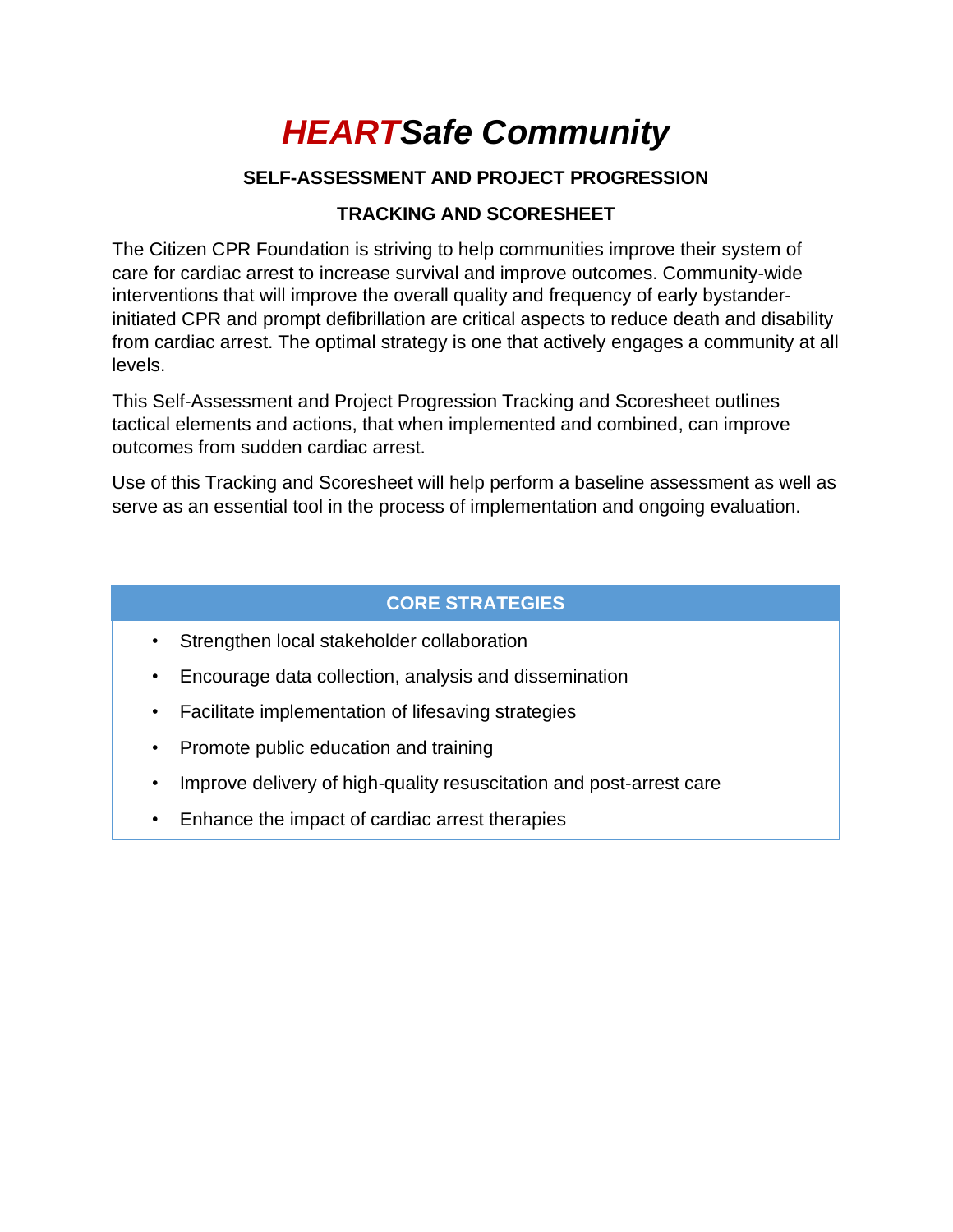#### **Project Development through Progress Scoring**

Based on and adapted from a self-assessment scale developed by the Institute for Healthcare Improvement (IHI), a progress score will allow you to track your improvement progress over time using a scale between 0.5 - 5.0; 0.5 defined as being 'signed up to participate' and 5.0 as 'showing outstanding sustainable results.' This is particularly useful in guiding and tracking the implementation and progression of the recommended tactical elements.

#### **PROGRESS SCORES DEFINED**

#### **0.5 - Intent to Participate**

The action/element has been identified, but the plan has not been completed nor team formed.

#### **1.0 - Goal and Team Established**

A goal has been completed and reviewed. Individuals or teams have been assigned, but no work has been accomplished.

#### **1.5 - Planning for the Project has Begun**

Organization of plan logistics has begun (such as: what resources or other support will be needed, initial focus, tools/materials needed, timelines developed).

#### **2.0 – Activity with No Changes**

Implementation has begun. Evaluation has not started.

#### **2.5 – Re-assessment: No Improvement**

Implementation is in progress. No measurable results have been achieved.

#### **3.0 - Re-assessment: Modest Improvement**

Implementation is in progress. Measurable results have been achieved.

Results are 20% complete.

#### **3.5 - Re-assessment: Improvement**

Implementation is in progress. Measurable results have been achieved. Results are 30% - 40% complete.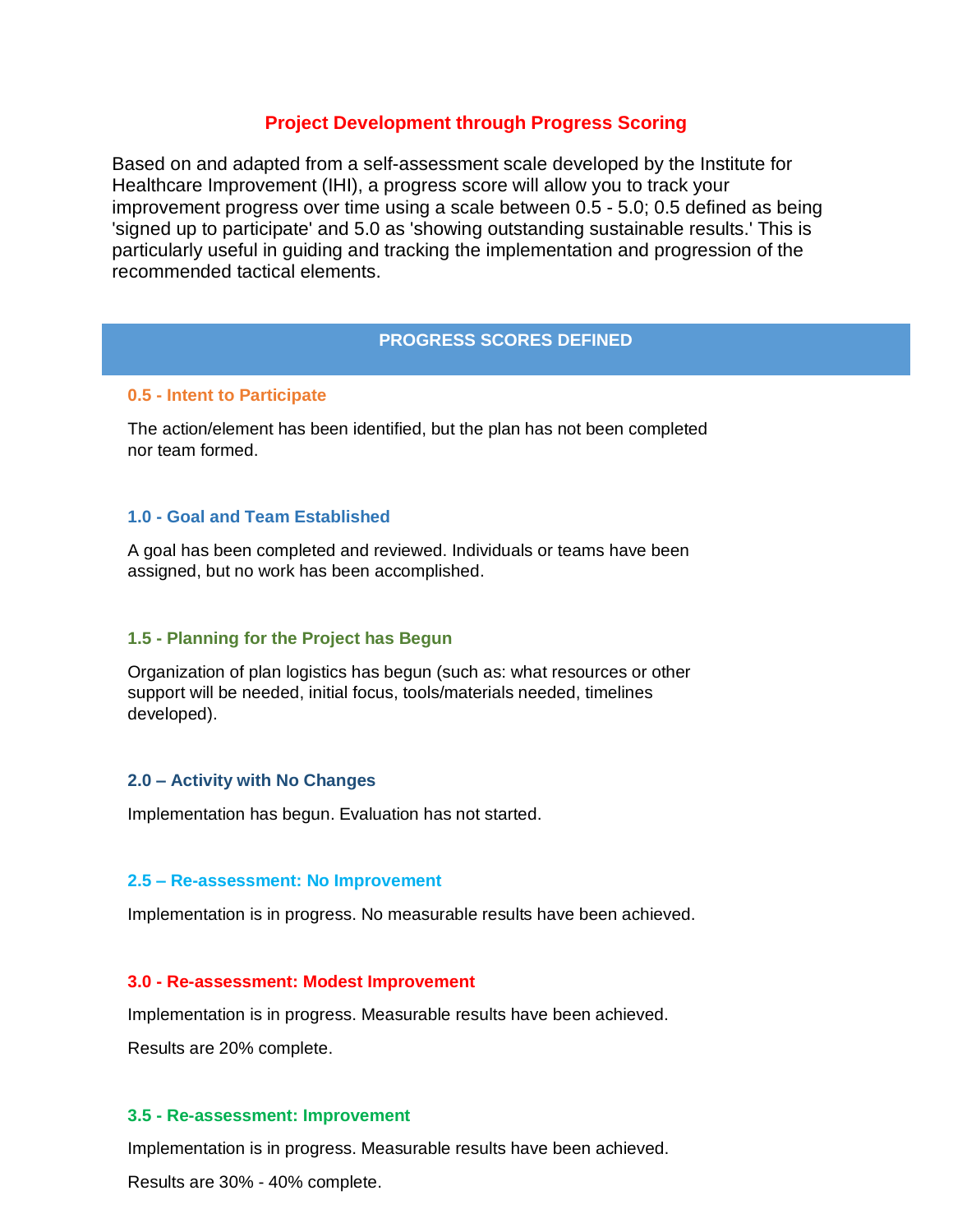# **Element 1: Establishing a High-Performance Lead Agency and Community Team**

Sudden cardiac arrest is a communal problem and local issues demand local solutions. As such, a lead organization (e.g., police, fire, EMS provider, hospital or municipal office) is necessary for overseeing and coordinating localized HEARTSafe efforts.

The lead agency takes ownership of the project and enlists help and representation from other agencies and individuals as well as the community at large.

Most often, a public safety agency or healthcare institution will assume the role of a lead agency.

**Goal: A lead agency and community team is established with broad representation from the community.**

#### **PROGRESS SCORE FOR THIS ELEMENT**

- **0.5** Intent to Participate
- **\_\_\_ 1.0**  Goal and Team Established
- **\_\_\_ 1.5**  Planning for the Project has Begun
- **\_\_\_ 2.0**  Activity with No Changes
- **\_\_\_ 2.5**  Re-assessment: No Improvement
- **\_\_\_ 3.0**  Re-assessment: Modest Improvement
- **\_\_\_ 3.5**  Re-assessment: Improvement
- **\_\_\_ 4.0**  Re-assessment: Significant Improvement
- **\_\_\_ 4.5**  Re-assessment: Sustainable Improvement
- **\_\_\_ 5.0**  Re-assessment: Outstanding Sustainable Results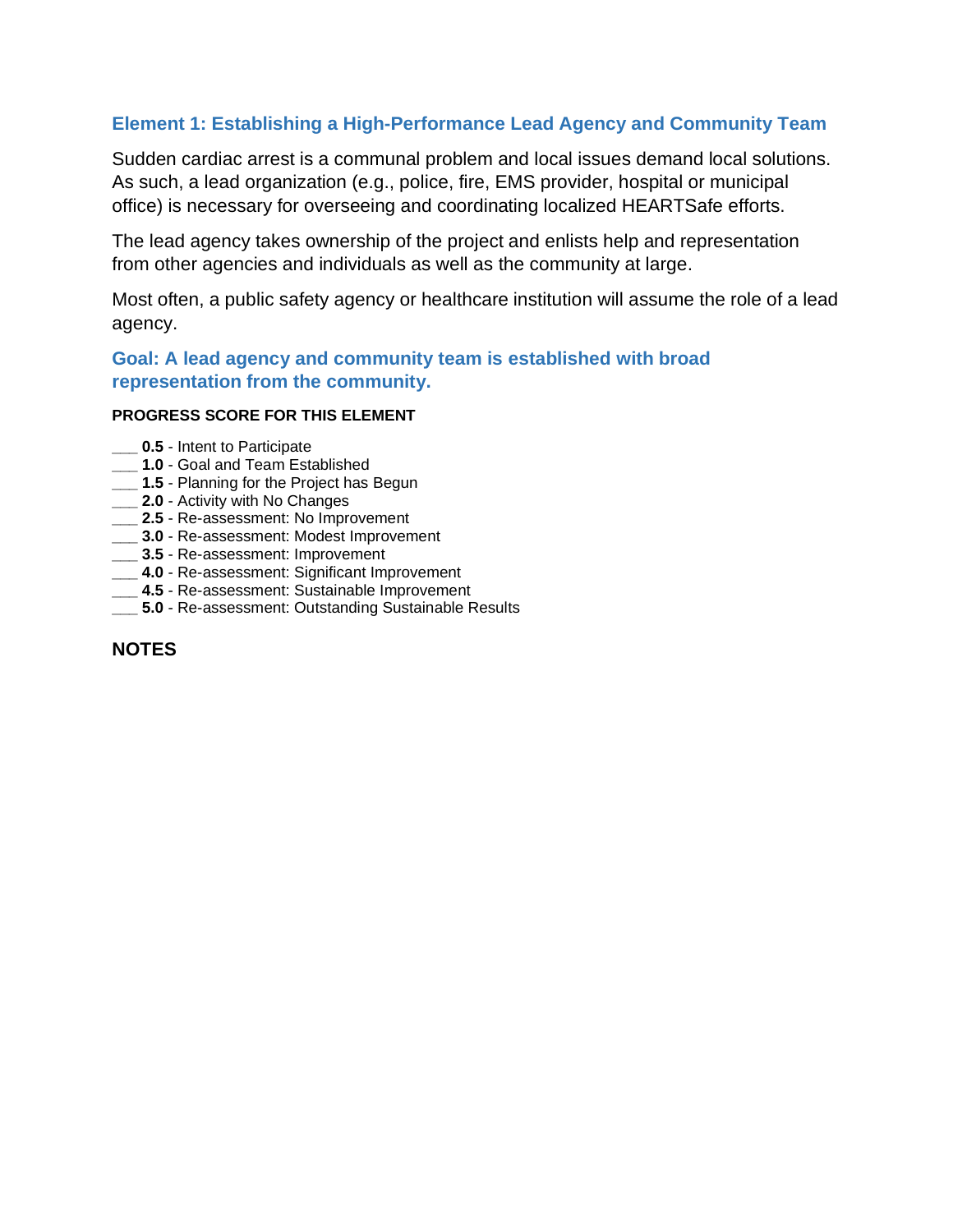## **Element 2: Using Data to Drive Regional Strategies and Localized Tactics**

It is nearly impossible to improve something that is not measured. With this in mind, the Citizen CPR Foundation, with vast support from partner organizations, calls for the community to develop a plan for the collection and analysis of cardiac arrest data.

Enrollment and participation in the Cardiac Arrest Registry to Enhance Survival (CARES) is strongly and highly recommended. CARES helps communities measure performance and identify how to improve cardiac arrest survival rates. In those cases where participation in CARES is prohibited for any reason, locally developed and compatible methods are acceptable.

# **Goal: A process has been put into place for the collection, analysis and use of cardiac arrest data to measure performance.**

#### **PROGRESS SCORE FOR THIS ELEMENT**

- **0.5** Intent to Participate
- **\_\_\_ 1.0**  Goal and Team Established
- **\_\_\_ 1.5**  Planning for the Project has Begun
- **\_\_\_ 2.0**  Activity with No Changes
- **\_\_\_ 2.5**  Re-assessment: No Improvement
- **\_\_\_ 3.0**  Re-assessment: Modest Improvement
- **\_\_\_ 3.5**  Re-assessment: Improvement
- **\_\_\_ 4.0**  Re-assessment: Significant Improvement
- **\_\_\_ 4.5**  Re-assessment: Sustainable Improvement
- **\_\_\_ 5.0**  Re-assessment: Outstanding Sustainable Results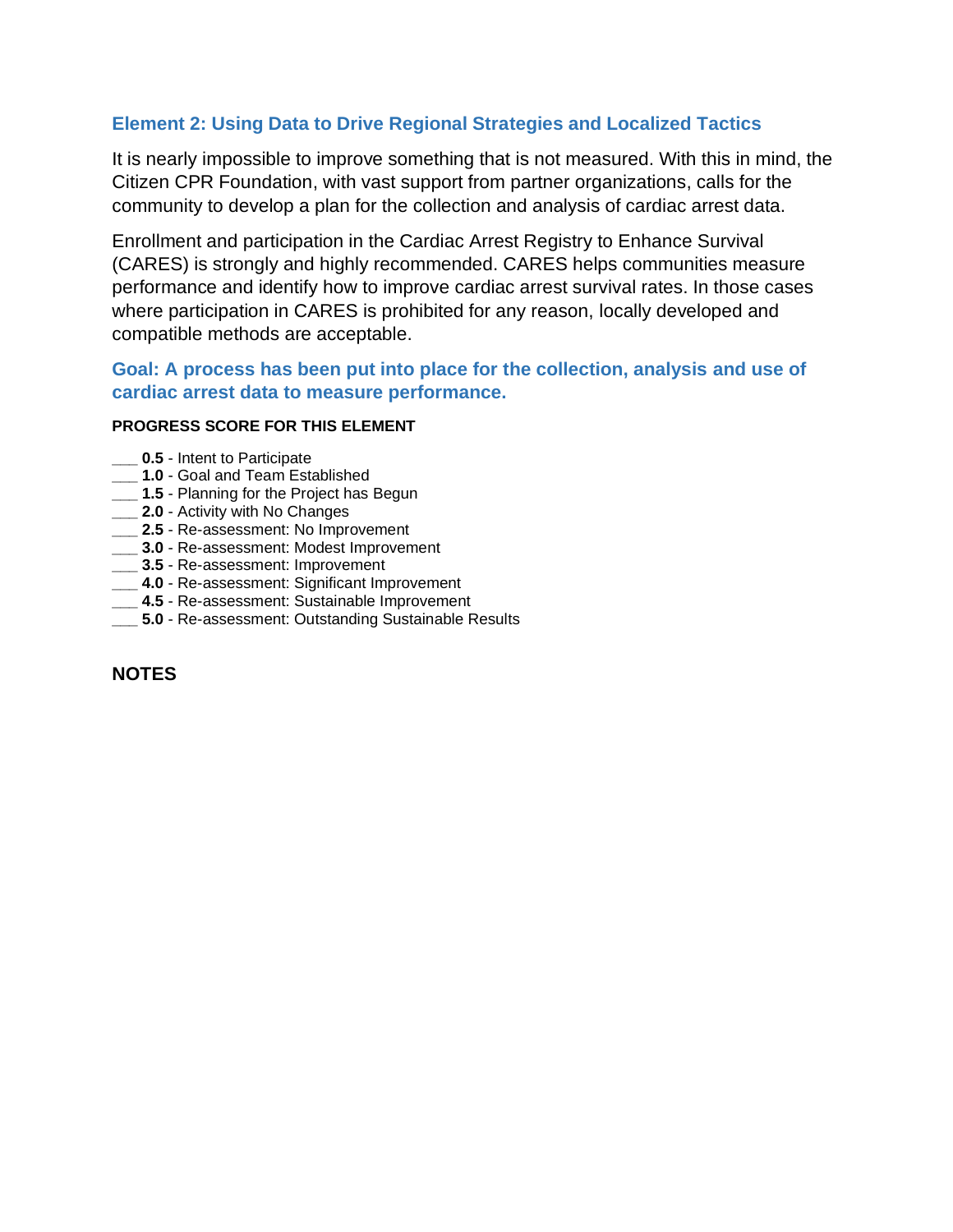## **Element 3: Trained Citizen Rescuers**

Building on local coordination, data collection and analysis, citizen CPR training plays a pivotal role in improving outcomes. Ideally, the entire citizenry is adept at recognizing cardiac arrest, has some form of hands-on experience and is willing to perform CPR when called upon. Recognizing the importance of bystander actions, this element calls for a minimum of 15% of the community population to receive some form of hands-on CPR training on an annual basis. All forms of training are acceptable, including handsonly CPR as well as certification at any level from any nationally recognized organization.

Viewing approved ultra-brief instructional videos produced by the American Heart Association and American Red Cross can contribute to your community's 15% goal but are not intended replace valuable hands-on experience.

## **Goal: 15% of the community population receives training in CPR annually.**

## **PROGRESS SCORE FOR THIS ELEMENT**

- **\_\_\_ 0.5**  Intent to Participate
- **\_\_\_ 1.0**  Goal and Team Established
- **\_\_\_ 1.5**  Planning for the Project has Begun
- **2.0** Activity with No Changes
- **\_\_\_ 2.5**  Re-assessment: No Improvement
- **\_\_\_ 3.0**  Re-assessment: Modest Improvement
- **\_\_\_ 3.5**  Re-assessment: Improvement
- **\_\_\_ 4.0**  Re-assessment: Significant Improvement
- **\_\_\_ 4.5**  Re-assessment: Sustainable Improvement
- **5.0** Re-assessment: Outstanding Sustainable Results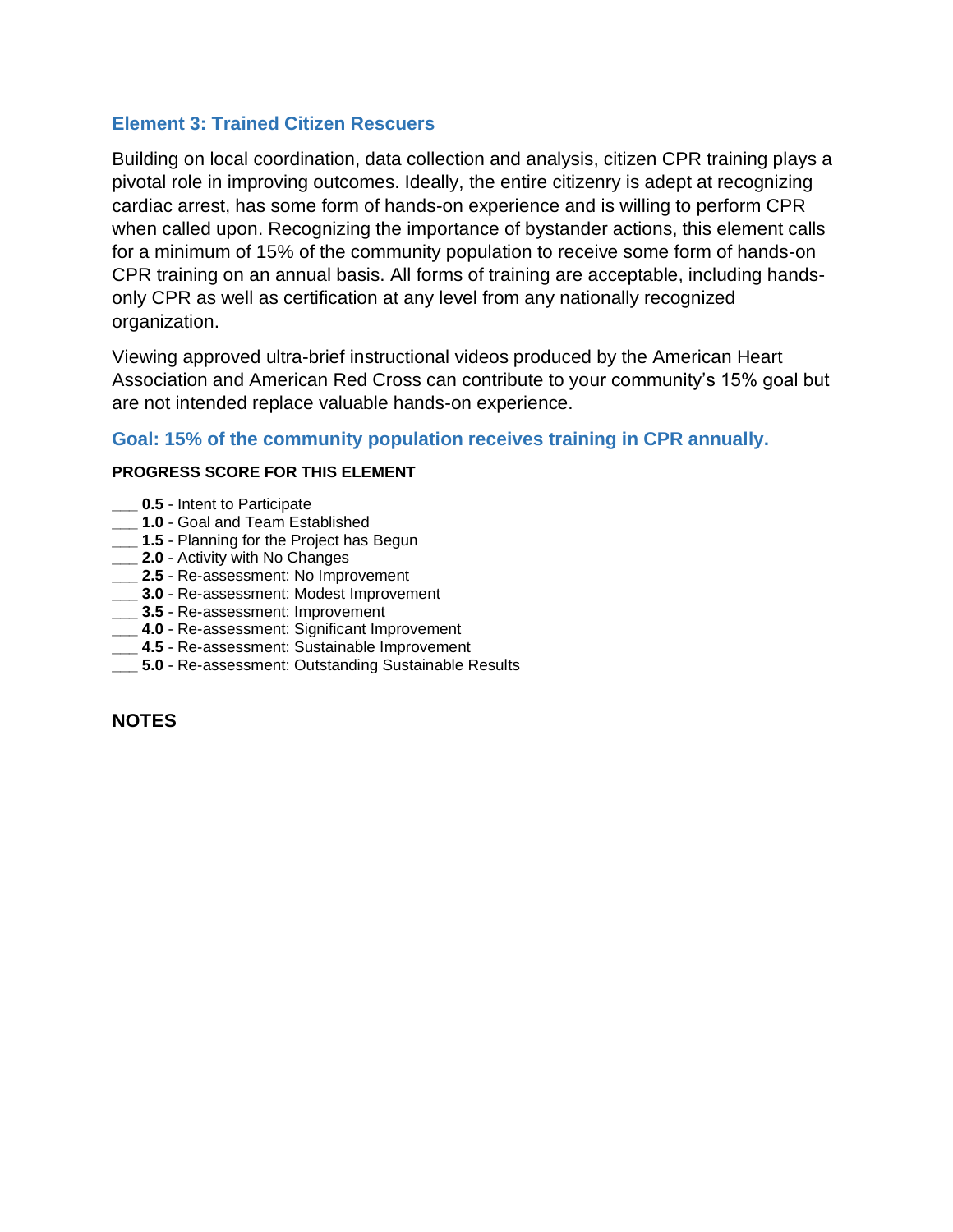## **Element 4: Recognizing and Celebrating the Actions of Rescuers**

**Recognizing the actions of those who come to aid another person is essential** and **can help to promote your lifesaving efforts and reinforcing desirable behaviors.**  This positive reinforcement can take on many forms such as lapel pins, plaques, survivor-rescuer events and more. The key is to **formally recognize all those involved for their efforts wherever and whenever possible and appropriate.** A positive outcome is the goal; however, it is important to recognize bystander actions, even in cases of poor outcome.

## **Goal: A formal recognition process is in place for the celebration of lifesaving efforts.**

## **PROGRESS SCORE FOR THIS ELEMENT**

- **\_\_\_ 0.5**  Intent to Participate
- **\_\_\_ 1.0**  Goal and Team Established
- 1.5 Planning for the Project has Begun
- **\_\_\_ 2.0**  Activity with No Changes
- **\_\_\_ 2.5**  Re-assessment: No Improvement
- **\_\_\_ 3.0**  Re-assessment: Modest Improvement
- **\_\_\_ 3.5**  Re-assessment: Improvement
- **\_\_\_ 4.0**  Re-assessment: Significant Improvement
- **\_\_\_ 4.5**  Re-assessment: Sustainable Improvement
- **\_\_\_ 5.0**  Re-assessment: Outstanding Sustainable Results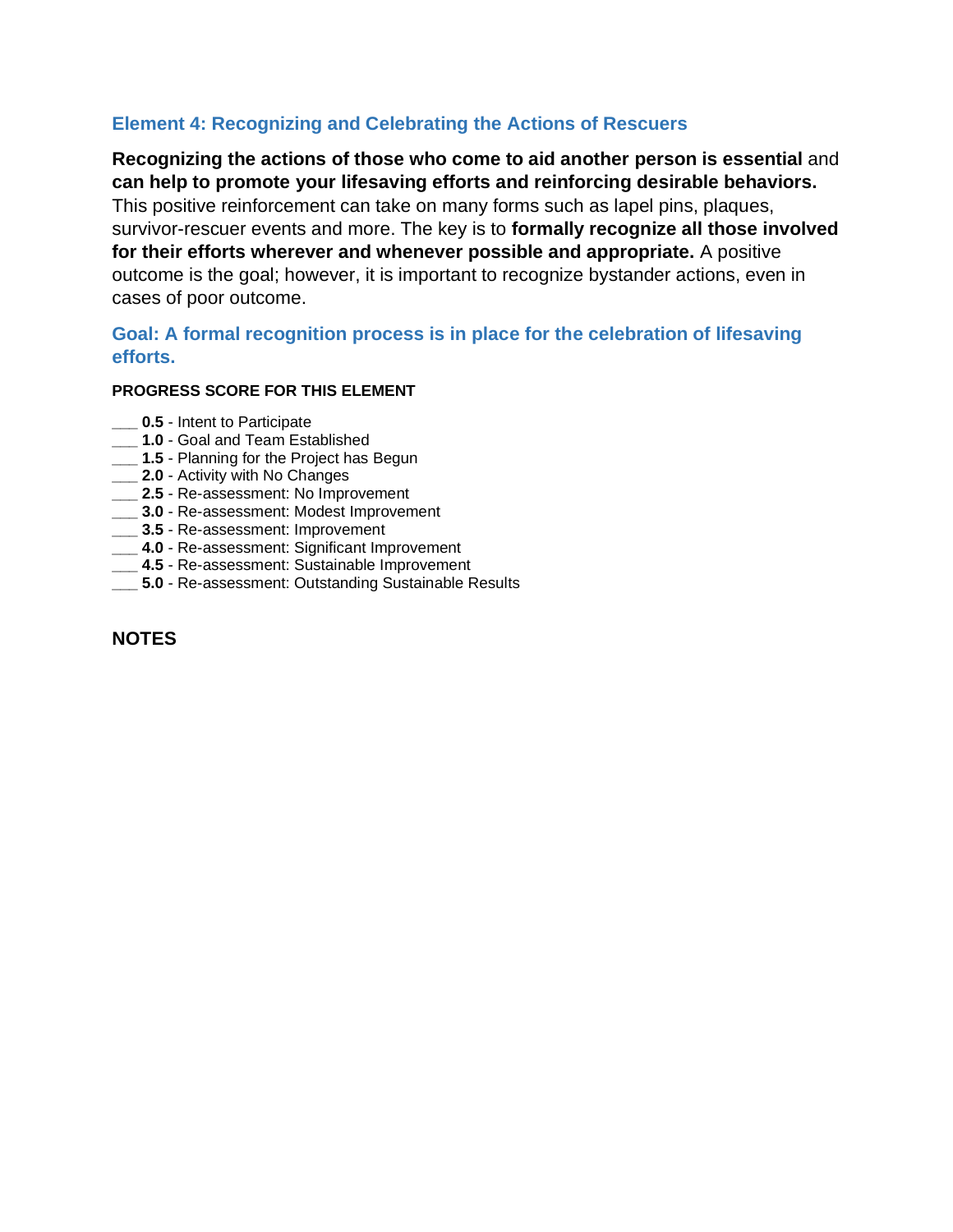## **Element 5: Educated and Responsive Citizens**

Element 5 calls for the community to **develop and implement strategies to increase public awareness of sudden cardiac arrest, the encouragement of bystander intervention and public support** for your lifesaving campaign. Examples include public demonstrations with hands-on practice, improving access to certification courses, utilization of social media and ultra-brief instructional videos, billboards, newspaper articles and other innovations.

Awareness campaigns can be organized to capitalize existing national awareness months such as National CPR and AED Awareness Week (June), Sudden Cardiac Arrest Awareness Month (October), World Restart a Heart Day (October) and Defibruary (February). Plan around these timeframes to capitalize on the exposure and increased general interest.

## **Goal: A public awareness campaign plan is established and sustained throughout the year using a combination of tactics.**

#### **PROGRESS SCORE FOR THIS ELEMENT**

- **0.5** Intent to Participate
- **\_\_\_ 1.0**  Goal and Team Established
- **\_\_\_ 1.5**  Planning for the Project has Begun
- **\_\_\_ 2.0**  Activity with No Changes
- **\_\_\_ 2.5**  Re-assessment: No Improvement
- **\_\_\_ 3.0**  Re-assessment: Modest Improvement
- **\_\_\_ 3.5**  Re-assessment: Improvement
- **\_\_\_ 4.0**  Re-assessment: Significant Improvement
- **\_\_\_ 4.5**  Re-assessment: Sustainable Improvement
- **5.0** Re-assessment: Outstanding Sustainable Results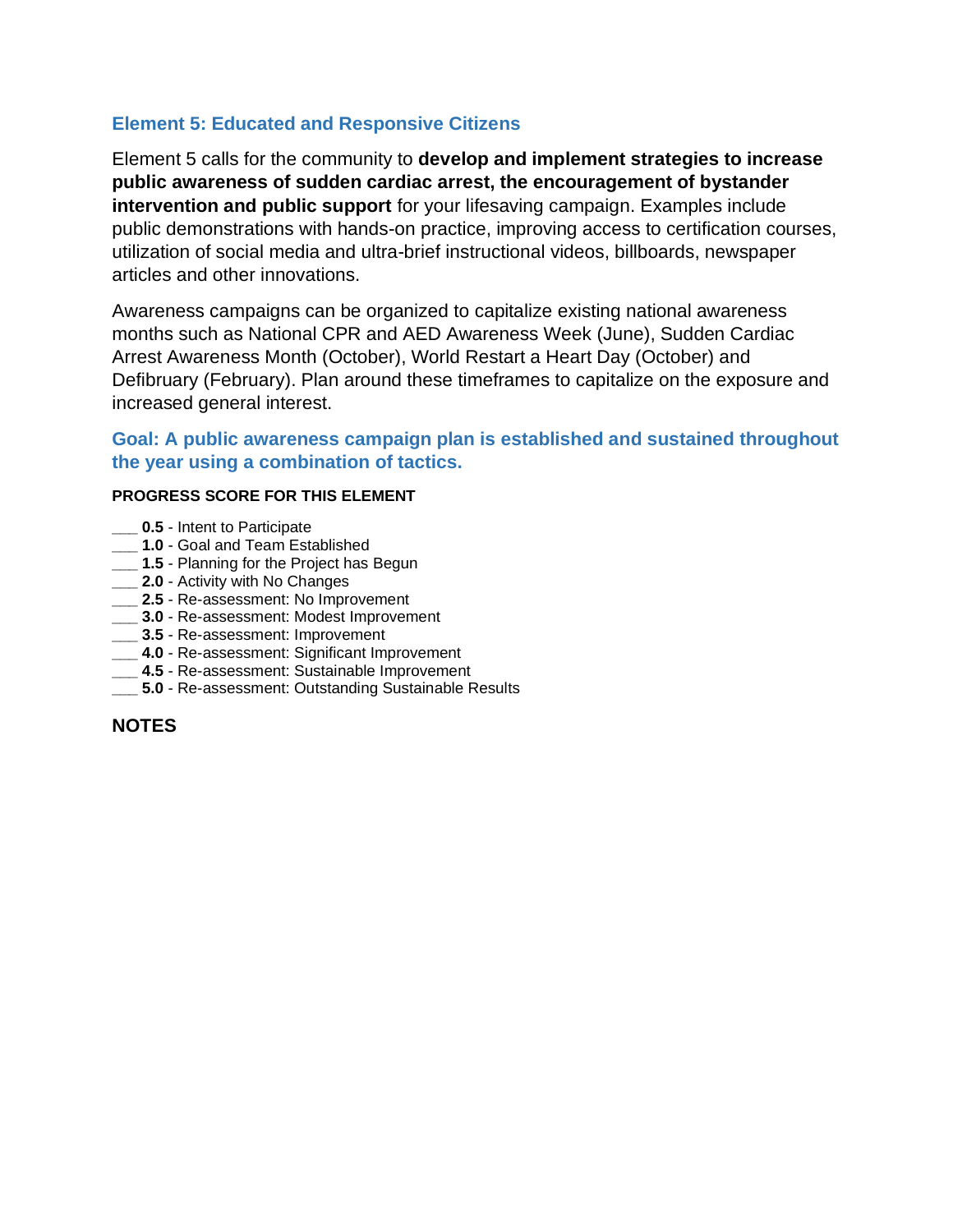## **Element 6: Telephone Guided CPR and Utilization of AEDs**

Telephone-guided CPR (T-CPR) can significantly improve bystander CPR rates. In order to meet this requirement, your emergency communications center or center(s) commit to providing effective T-CPR in accordance with the [American Heart Association](https://cpr.heart.org/en/resuscitation-science/telecommunicator-cpr/telecommunicator-cpr-recommendations-and-performance-measures)  [Telephone CPR Program Recommendations and Performance Measures.](https://cpr.heart.org/en/resuscitation-science/telecommunicator-cpr/telecommunicator-cpr-recommendations-and-performance-measures)

In those cases where a community does not yet have T-CPR in place, the Citizen CPR Foundation requires community leaders to engage with local and state authorities to enact enabling regulations to support T-CPR. The American Heart Association and American Red Cross are likely partners to get T-CPR legislation on the priority list in your geography.

Dispatch-Assisted AED Locating and Coaching (T-AED), is an evolving strategy involving telephone guidance by emergency telecommunicators in the retrieval and use of nearby AEDs. At this time, there is limited research on this strategy. Although T-CPR has been associated with increased survival, most cases are not associated with AED retrieval.

**Goal: T-CPR in accordance with AHA recommendations is in place. If not in place, formal efforts at implementation are required including regulatory reform and policy change.**

#### **PROGRESS SCORE FOR THIS ELEMENT**

- **\_\_\_ 0.5**  Intent to Participate
- **\_\_\_ 1.0**  Goal and Team Established
- **\_\_\_ 1.5**  Planning for the Project has Begun
- **12.0** Activity with No Changes
- **\_\_\_ 2.5**  Re-assessment: No Improvement
- **\_\_\_ 3.0**  Re-assessment: Modest Improvement
- **\_\_\_ 3.5**  Re-assessment: Improvement
- **\_\_\_ 4.0**  Re-assessment: Significant Improvement
- **\_\_\_ 4.5**  Re-assessment: Sustainable Improvement
- **\_\_\_ 5.0**  Re-assessment: Outstanding Sustainable Results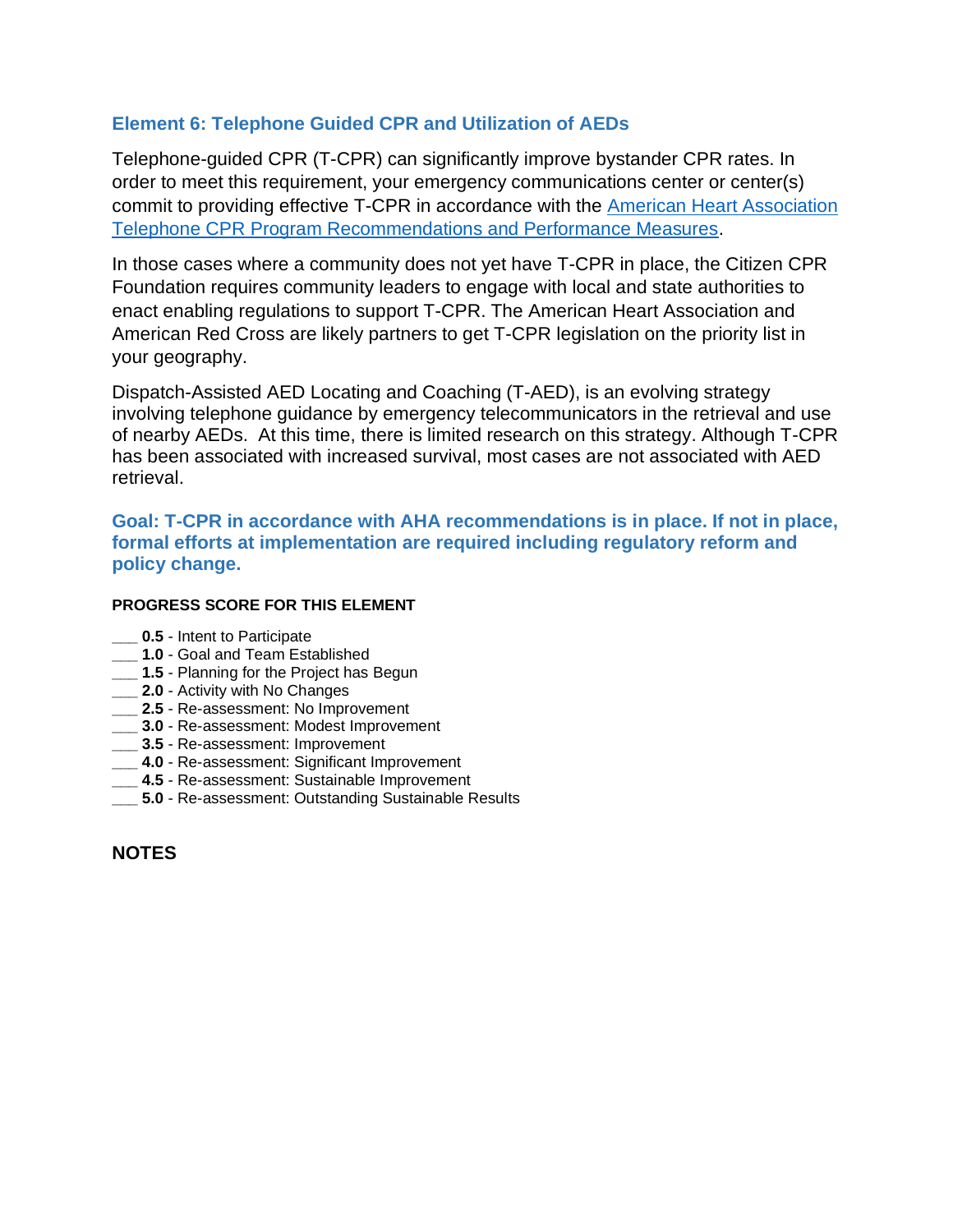# **Element 7: Planned and Practiced Response to Sudden Cardiac Arrest**

Schools, municipal buildings, businesses and public venues should have a Medical Emergency Response Plan (Medical ERP) that addresses the immediate need for medical assistance in the event of traumatic injury or illness including sudden cardiac arrest.

In addition to having well thought out and written plans, periodic drills should occur to validate the plan's effectiveness and identify areas needing improvement.

A comprehensive emergency action plan (EAP) or emergency response plan (ERP) is critical to facilitate a rapid and effective response to a cardiac emergency. Cardiac arrest should be suspected in any person that collapses suddenly and is unresponsive. All potential responders to a collapsed person should be trained in the recognition of sudden cardiac arrest (SCA), cardiopulmonary resuscitation and use of an automated external defibrillator (AED). AEDs should be accessible on-site to the victim location and with a response time to first compression and shock of less than three (3) minutes. The plan should be written, and a coordinator should be designated to foster compliance with training, practice, and rehearsal of the plan at least once annually. Different locations may require special considerations.

## **Goal: EAPs/ERPs are in place for all schools, municipal buildings, businesses and public venues and are tested through simulation/drills at least once annually.**

#### **PROGRESS SCORE FOR THIS ELEMENT**

- **0.5** Intent to Participate
- **\_\_\_ 1.0**  Goal and Team Established
- **\_\_\_ 1.5**  Planning for the Project has Begun
- **\_\_\_ 2.0**  Activity with No Changes
- **\_\_\_ 2.5**  Re-assessment: No Improvement
- **\_\_\_ 3.0**  Re-assessment: Modest Improvement
- **\_\_\_ 3.5**  Re-assessment: Improvement
- **\_\_\_ 4.0**  Re-assessment: Significant Improvement
- **\_\_\_ 4.5**  Re-assessment: Sustainable Improvement
- **\_\_\_ 5.0**  Re-assessment: Outstanding Sustainable Results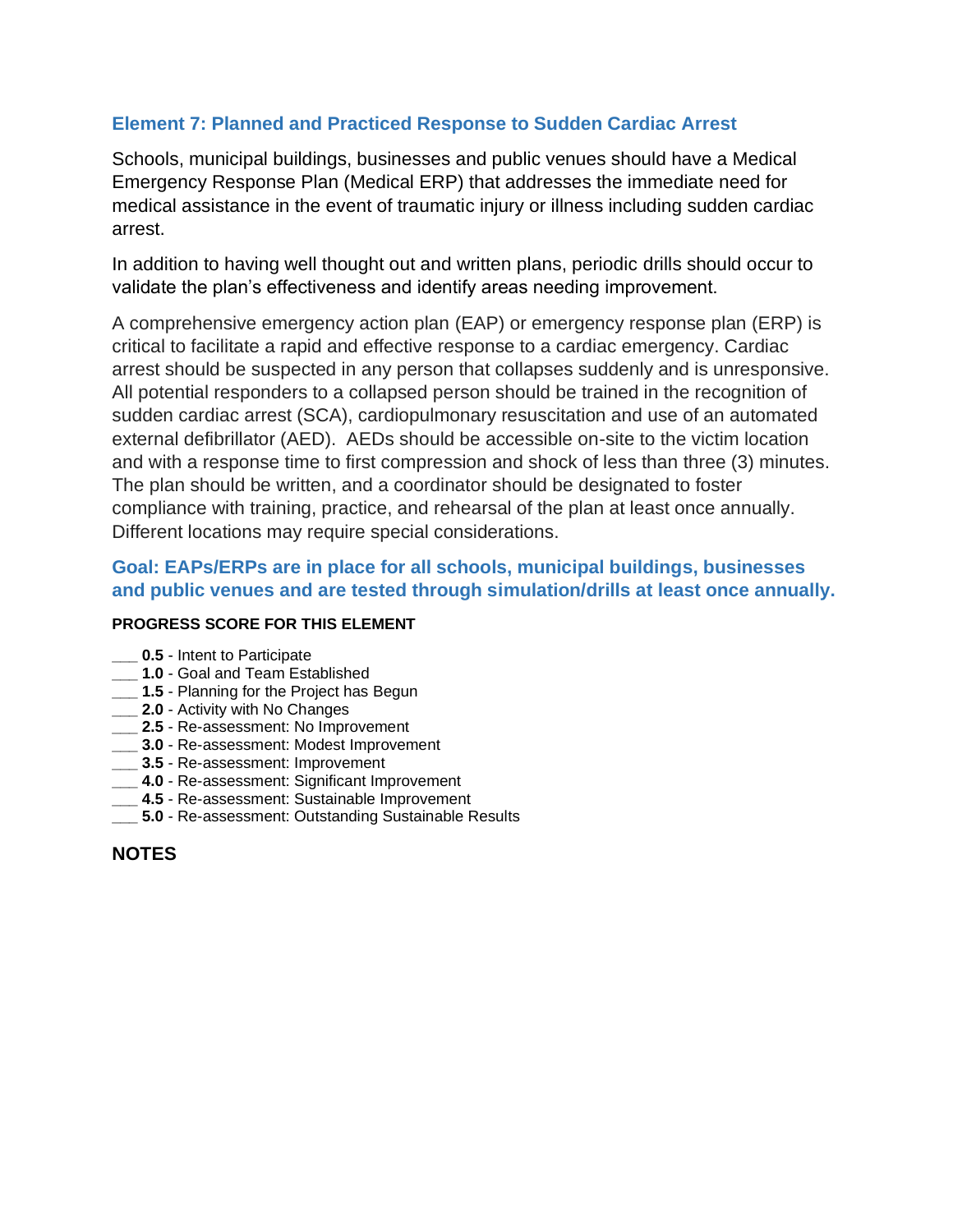## **Element 8: Strategically Placed and 24/7 Accessible AEDs**

Element number 8 addresses the permanent placement of AEDs in public or private congregate areas where there is a statistical likelihood of sudden cardiac arrest such as shopping malls, supermarkets, theaters, health clubs, parks, recreational centers, transportation centers and other venues.

Additionally, the Citizen CPR Foundation recommends that AEDs are accessible at all times, particularly those placed at athletic fields, parks, beaches and public gathering spots. Consider outdoor AED enclosures which make lifesaving equipment accessible to greater numbers of people, 24 hours per day.

## **Goal: AEDs are strategically placed in public locations where cardiac arrest is likely to occur and 24/7 accessibility is enabled wherever possible.**

#### **PROGRESS SCORE FOR THIS ELEMENT**

- **\_\_\_ 0.5**  Intent to Participate
- **\_\_\_ 1.0**  Goal and Team Established
- **\_\_\_ 1.5**  Planning for the Project has Begun
- **\_\_\_ 2.0**  Activity with No Changes
- **\_\_\_ 2.5**  Re-assessment: No Improvement
- **\_\_\_ 3.0**  Re-assessment: Modest Improvement
- **\_\_\_ 3.5**  Re-assessment: Improvement
- **\_\_\_ 4.0**  Re-assessment: Significant Improvement
- **\_\_\_ 4.5**  Re-assessment: Sustainable Improvement
- **\_\_\_ 5.0**  Re-assessment: Outstanding Sustainable Results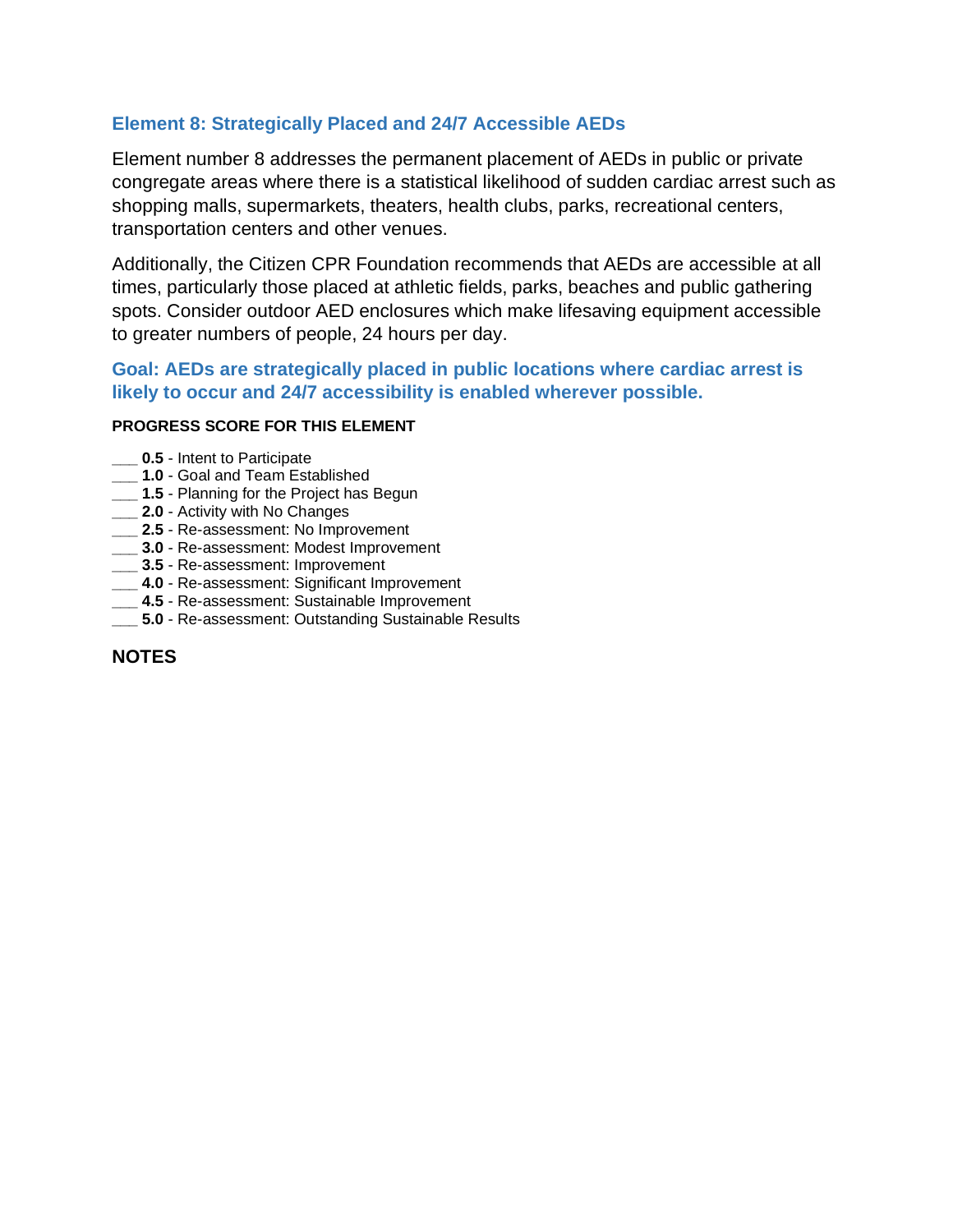## **Element 9: 911 Integrated AED Registry**

Automated external defibrillators are proven lifesavers. In an effort to enable AED utilization, element 9 requires the community to establish or participate in an AED registry where AED locations are mapped and integrated with the 911 system and/or local Public Safety Answering Point (PSAP).

AED registries serve as the backbone of many novel solutions developed to facilitate rapid identification of the nearest resuscitation-ready AED in an emergency. AED registries, holding information on location and accessibility, may facilitate AED retrieval by enabling rapid identification of the nearest device. Integration of this data with the 911 system is essential. By doing so, bystanders can be directed to nearby and accessible AEDs by emergency telecommunicators, reducing time to first compressions and shock.

Mobile device applications (apps) such as GoodSAM (United Kingdom) and PulsePoint AED (United States) can crowdsource the development and maintenance of AED registries. Both apps allow users to photograph AEDs and upload their locations so that they can be verified and added to the local AED registry by emergency communications centers and systems.

# **Goal: Establish a 911 integrated AED registry and means for identifying and adding undiscovered and new AEDs.**

#### **PROGRESS SCORE FOR THIS ELEMENT**

- **\_\_\_ 0.5**  Intent to Participate
- **\_\_\_ 1.0**  Goal and Team Established
- **\_\_\_ 1.5**  Planning for the Project has Begun
- **2.0** Activity with No Changes
- **\_\_\_ 2.5**  Re-assessment: No Improvement
- **\_\_\_ 3.0**  Re-assessment: Modest Improvement
- **\_\_\_ 3.5**  Re-assessment: Improvement
- **\_\_\_ 4.0**  Re-assessment: Significant Improvement
- **\_\_\_ 4.5**  Re-assessment: Sustainable Improvement
- **5.0** Re-assessment: Outstanding Sustainable Results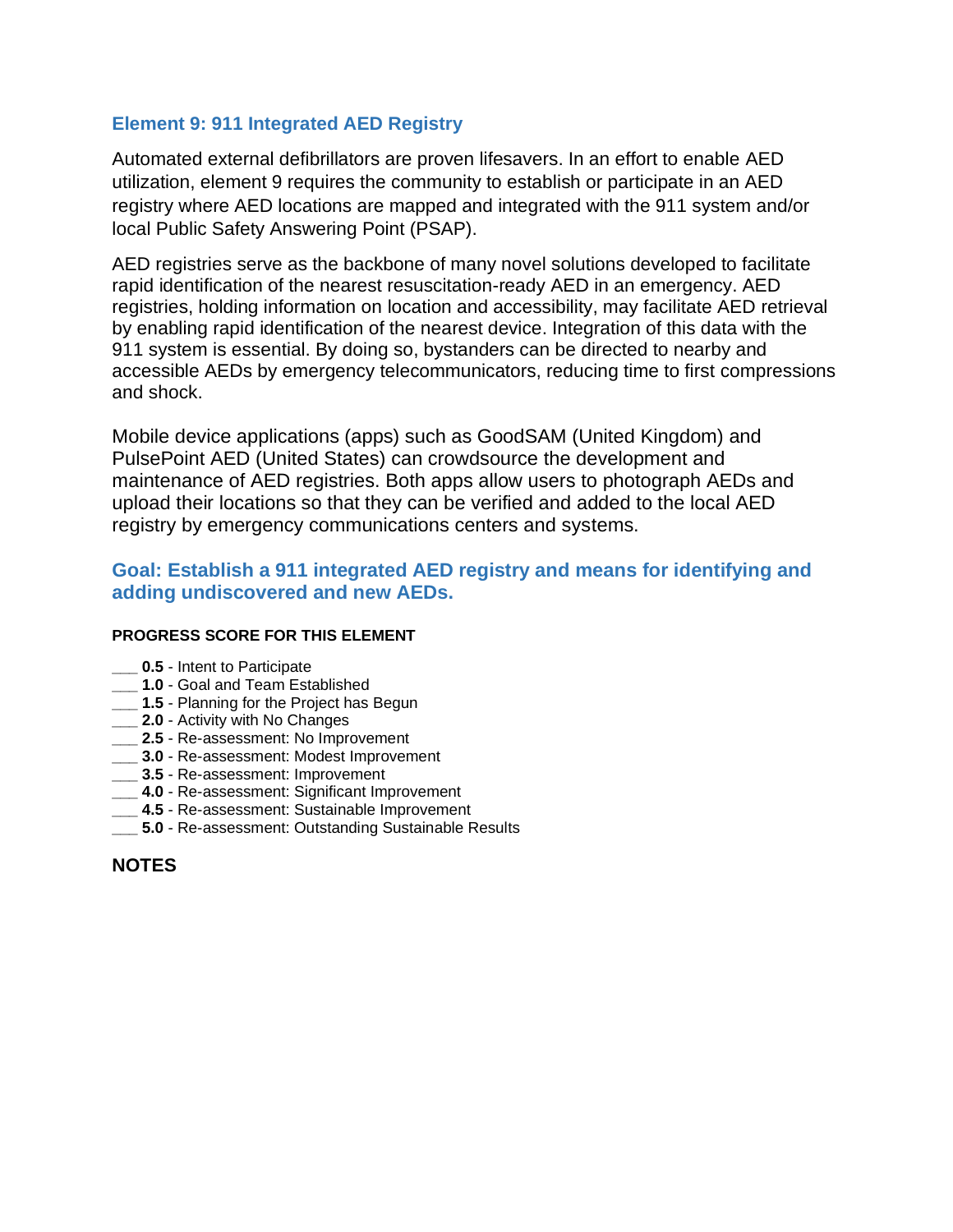## **Element 10: First Responder Defibrillation**

In many communities, equipping and enabling First Responders such as police officers and firefighters can significantly reduce time to first compressions and first shock. Accordingly, element 10 calls for first responder agencies to be defibrillation capable, undergo appropriate training, have device maintenance plans, and be able to distribute policies, event debriefing and medical direction.

Firefighters and Law Enforcement Officers are often able to deliver defibrillation in significantly shorter times than Emergency Medical Services. EMS systems should review their response times and consider instituting first-responder defibrillation as one means of reducing defibrillation intervals.

**Goal: First responder agencies are defibrillation capable, undergo appropriate training, have device maintenance plans, dispatch policies, event debriefing and medical direction.**

#### **PROGRESS SCORE FOR THIS ELEMENT**

- **0.5** Intent to Participate
- **\_\_\_ 1.0**  Goal and Team Established
- **\_\_\_ 1.5**  Planning for the Project has Begun
- **\_\_\_ 2.0**  Activity with No Changes
- **\_\_\_ 2.5**  Re-assessment: No Improvement
- **\_\_\_ 3.0**  Re-assessment: Modest Improvement
- **\_\_\_ 3.5**  Re-assessment: Improvement
- **\_\_\_ 4.0**  Re-assessment: Significant Improvement
- **\_\_\_ 4.5**  Re-assessment: Sustainable Improvement
- **5.0** Re-assessment: Outstanding Sustainable Results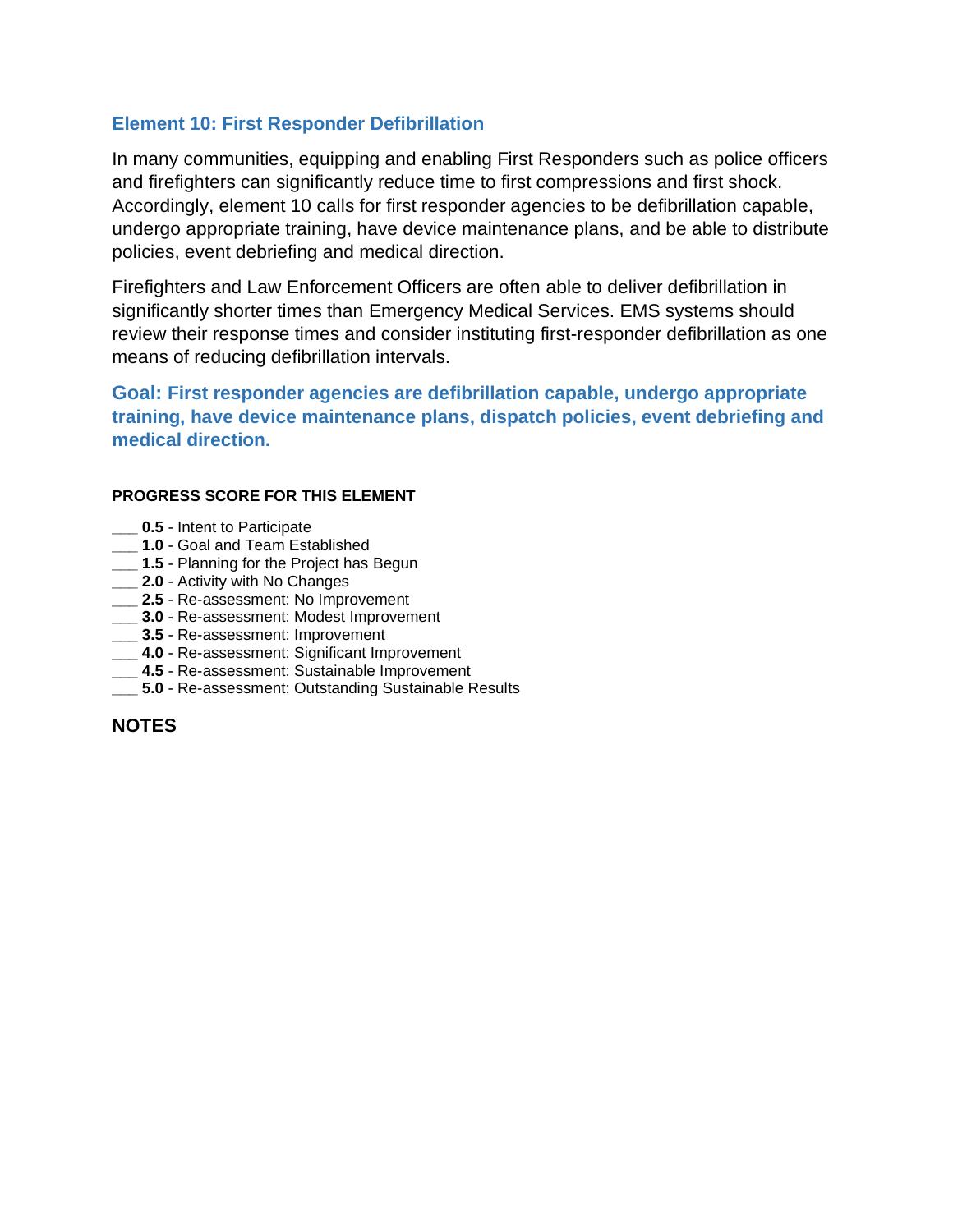# **Element 11: High-Performance Resuscitation**

Among the essential components of a system of care for cardiac arrest victims is "high performance CPR" (HP-CPR).

High-performance resuscitation and improved outcomes are highly dependent on a foundation of high-performance CPR by prehospital care providers. Advanced cardiac life support must be positioned in a way that does not get in the way of, but instead enables this high-quality CPR. The approach requires a teamwork approach by EMS systems, agencies and providers alike.

High-performance CPR can boost survival outcomes significantly by ensuring that victims receive enough blood to their heart and brain. High-performance or high-quality CPR is an expectation for all those who are responsible the delivery of professional resuscitation. Recognizing the value of high-performance CPR, the Citizen CPR Foundation recommends that the local Emergency Medical Services (EMS) providers practice "high-performance" CPR and possess supportive protocols, technology and equipment for resuscitation and effective post-resuscitation care.

Performing high quality CPR, with minimal delays and interruptions is a core strategy to improving outcomes. Quality improvement strategies should aim to encourage, enable and direct the ongoing practice and pursuit of high-performance CPR.

## **Goal: Emergency Medical Services (EMS) providers practice "highperformance" CPR and possess supportive protocols, technology and equipment for resuscitation and effective post-resuscitation care.**

#### **PROGRESS SCORE FOR THIS ELEMENT**

- **0.5** Intent to Participate
- **\_\_\_ 1.0**  Goal and Team Established
- **\_\_\_ 1.5**  Planning for the Project has Begun
- **\_\_\_ 2.0**  Activity with No Changes
- **\_\_\_ 2.5**  Re-assessment: No Improvement
- **\_\_\_ 3.0**  Re-assessment: Modest Improvement
- **\_\_\_ 3.5**  Re-assessment: Improvement
- **\_\_\_ 4.0** Re-assessment: Significant Improvement
- **\_\_\_ 4.5**  Re-assessment: Sustainable Improvement
- **\_\_\_ 5.0**  Re-assessment: Outstanding Sustainable Results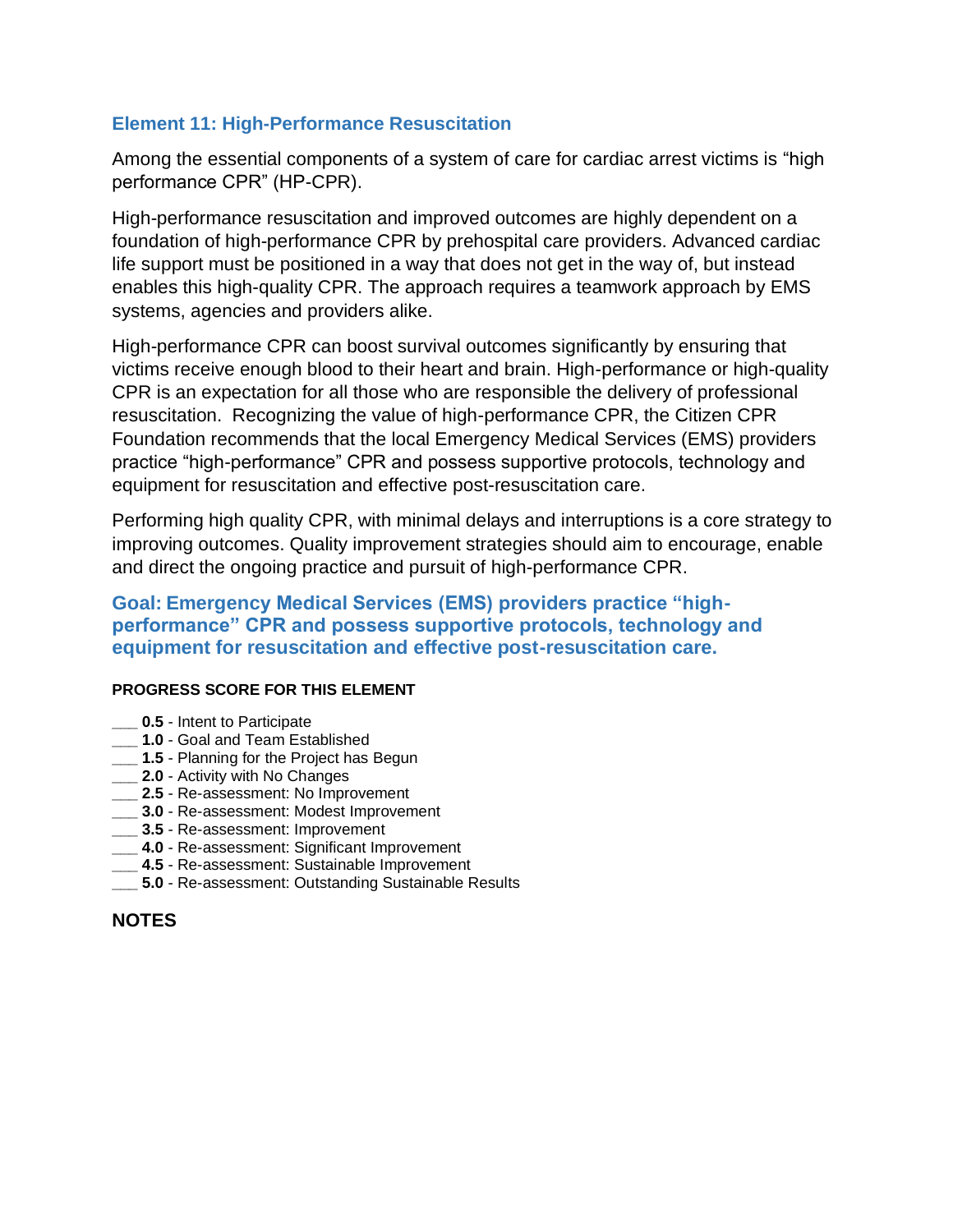## **Element 12: Quality Improvement and Public Reporting**

Similar to element 2 - data collection and analysis - element 12 focuses on an EMS provider agency's Quality Improvement (QI) process for cardiac arrest that includes data review, facilitated debriefing, access to patient outcome data and active medical direction. Additionally, these criteria call for the collection of public reporting performance and survival data by the lead agency. The goal here is to measure and improve, as well as provide transparency for the improvement of support by the community.

## **Goal: A process has been established for continuing quality improvement and public reporting of cardiac arrest data on an annual basis.**

#### **PROGRESS SCORE FOR THIS ELEMENT**

- **0.5** Intent to Participate
- **\_\_\_ 1.0**  Goal and Team Established
- **\_\_\_ 1.5**  Planning for the Project has Begun
- **\_\_\_ 2.0**  Activity with No Changes
- **\_\_\_ 2.5**  Re-assessment: No Improvement
- **\_\_\_ 3.0**  Re-assessment: Modest Improvement
- **\_\_\_ 3.5**  Re-assessment: Improvement
- **\_\_\_ 4.0**  Re-assessment: Significant Improvement
- **\_\_\_ 4.5**  Re-assessment: Sustainable Improvement
- **5.0** Re-assessment: Outstanding Sustainable Results